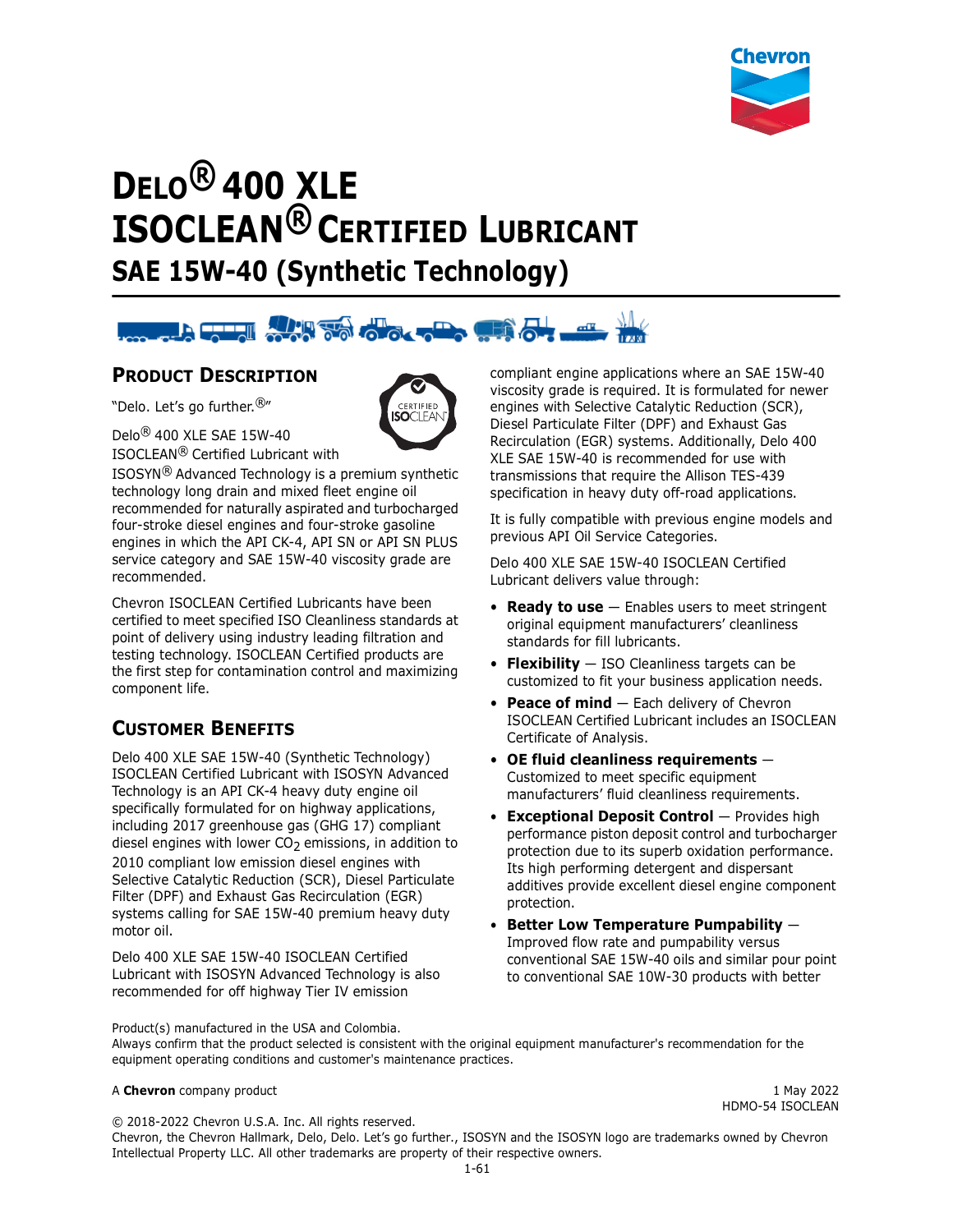cold flow properties than conventional SAE 15W-40 products.

- **Superb Long Drain Performance** Formulated for exceptional long oil drain protection for both on and off-road diesel engines.
- **Minimized Operating Costs**  Exceptional soot dispersancy and wear control. Cylinders, pistons, rings, and valve train components are well protected against wear and corrosion, providing optimum service life and minimal maintenance. Contributes to maximum equipment utilization and minimal downtime.
- **Excellent Emission Control System Life** Provides long Diesel Particulate Filter (DPF) life for minimal downtime and cleaning, thus managing your maintenance costs.
- **Managed Inventory Costs** Backwards compatible with previous API Oil Service Categories. Provides single solution for the oil and gas industry for both heavy duty stationary engine and Allison off highway transmission performance. Suitable for use in four-stroke gasoline and naturally aspirated turbocharged and modern electronically controlled/ low emission diesel engines. Allows users with a wide mix of engine brands to enjoy simplified inventory and dispensing systems that may contribute to saving money, space and handling time.
- **Warranty Plus Protection** Bumper-to-bumper warranty protection from the engine to the drive train. Payment for Chevron lubricant-related damage to your equipment, including parts and labor.<sup>1</sup> Problem resolution and technical advice from Chevron's lubrication experts.
- **Access to Chevron's Lubrication and Industry Knowledge** — Helps maximize your bottom line business results.

## **FEATURES**

Delo® 400 XLE SAE 15W-40 ISOCLEAN® Certified Lubricant with ISOSYN<sup>®</sup> Advanced



Technology is formulated using advanced additive technology to provide outstanding protection for on highway applications including new GHG 17 compliant engines.

Delo 400 XLE SAE 15W-40 ISOCLEAN Certified Lubricant is formulated with ISOSYN Advanced

1 See Warranty Plus for details and restrictions.

Technology, which is a combination of Chevron's industry-leading formulating expertise with unique, high performance additive chemistry to help extend the durability of critical diesel engine parts.

## **ISOSYN ADVANCED TECHNOLOGY**

ISOSYN Advanced Technology is the combination of Chevron's outstanding formulating expertise, unique high performance additive chemistry and premium base oils that helps extend the durability of critical diesel engine parts.

Delo 400 products formulated with ISOSYN Advanced Technology can provide improved engine longevity, extended oil drain performance, and excellent diesel component parts protection, helping to extend vehicle life and minimize total cost of ownership when compared with previous generation Chevron HDMO formulations.

ISOSYN Advanced Technology benefits customers by helping to provide:

- Up to 35% improved oil oxidation control\*
- Up to 68% improved wear protection\*
- Up to 64% improved piston deposit control\*

\*Results will vary based on the Delo 400 product, operating conditions, and engine types. Always follow OEM recommendations and utilize used oil analysis testing when extending oil drain intervals.

#### **FUNCTIONS**

Delo 400 XLE SAE 15W-40 ISOCLEAN Certified Lubricant with ISOSYN Advanced Technology helps to keep rings clean and free for maximum combustion pressure and to provide minimal wear. It minimizes valve and piston crown land deposits, thus managing oil consumption. Its high level of ashless dispersants keeps fuel soot in suspension and thus helps to avoid filter plugging, heavy cylinder head sludge, abrasive polishing wear, high viscosity increase, oil gelling, and minimizes the risk of valve train wear. These problems can result in excessive engine wear and bearing failure on startup, without prior indication to the operator.

Specially selected oxidation inhibitors control oxidation, sludge, and undue thickening. Its unique blend of extreme pressure anti-wear additives protect against valve train wear and scuffing of highly loaded parts

Always confirm that the product selected is consistent with the original equipment manufacturer's recommendation for the equipment operating conditions and customer's maintenance practices.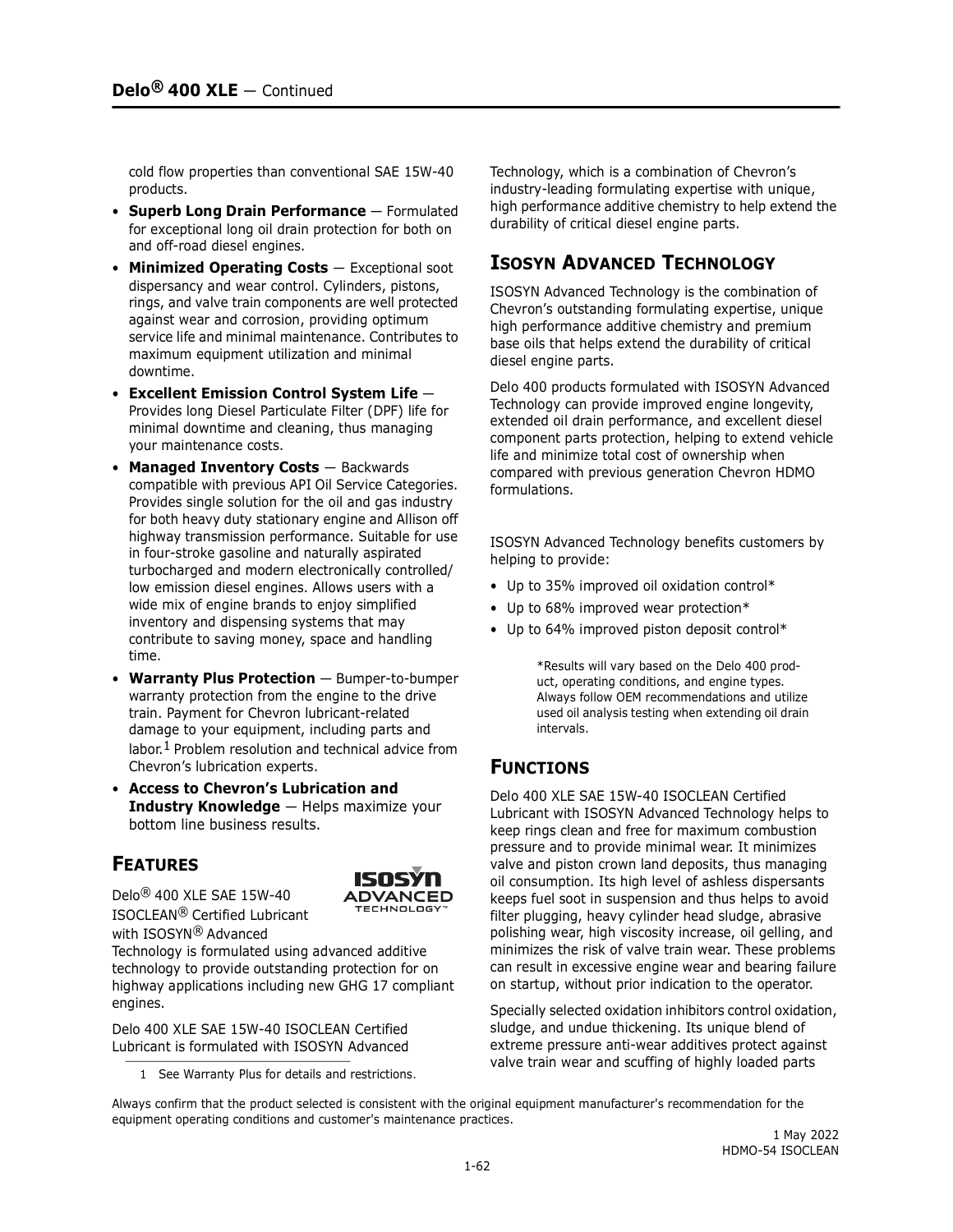operating under boundary lubrication. A specially selected viscosity index improver ensures easy flow at low temperatures and excellent film protection in hot engine areas. A defoaming additive protects against air entrainment.

### **APPLICATIONS**

Delo® 400 XLE SAE 15W-40 ISOCLEAN® Certified Lubricant with ISOSYN Advanced Technology is a mixed fleet engine oil recommended for naturally aspirated and turbocharged four-stroke diesel engines and fourstroke gasoline engines in which the API CK-4, API SN or API SN PLUS service categories and SAE 15W-40 viscosity grade are recommended. It is formulated for engines operating under severe service and a wide range of climatic conditions.

Delo 400 XLE SAE 15W-40 ISOCLEAN Certified Lubricant with ISOSYN Advanced Technology provides excellent performance in new advanced engines developed to meet the latest emissions and reliability standards and in engines equipped with features like four-valve heads, super-charging, turbo-charging, direct injection, higher power density, intercooling, full electronic management of fuel and emissions systems, exhaust selective catalytic reduction, exhaust gas recirculation, and exhaust particulate filters. It has excellent performance in Allison heavy duty transmission units requiring Allison TES-439 approval, and provides excellent shear stability and component protection.

This product is recommended for use in:

- Today's most modern on-highway low emission designs as well as older on-highway diesel engines.
- Modern and older off-highway engines where an SAE 15W-40 viscosity grade is recommended including those adapted for the most stringent emissions standards in oil and gas, construction, agriculture, marine, and mining applications.

#### **Delo 400 XLE SAE 15W-40 is approved for:**

- **Allison** TES-439, approval 439-34592018
- **API Service Categories** CK-4, CJ-4, CI-4 PLUS, CI-4, CH-4, SN, SN PLUS
- **Cummins** CES 20086
- **Daimler MB-Approval** 228.51
- **Daimler MB-Approval** 228.31
- **Detroit Fluids Specification (DFS)** 93K222
- **DEUTZ** DQC III-18 LA
- **Mack** EOS 4.5
- **MAN** M3775
- **MTU** Category 3.1
- **Renault** RLD-3
- **Volvo** VDS-4.5

#### **Delo 400 XLE SAE 15W-40 is recommended for:**

- **ACEA** E6/E9
- **Caterpillar** ECF-3
- **JASO** DH-2
- **MAN** M 3575

Consult with your Chevron Lubricant Representative or Chevron ISOCLEAN Certified Lubricants Marketer to set specific ISO Cleanliness targets for your business application.

Always confirm that the product selected is consistent with the original equipment manufacturer's recommendation for the equipment operating conditions and customer's maintenance practices.